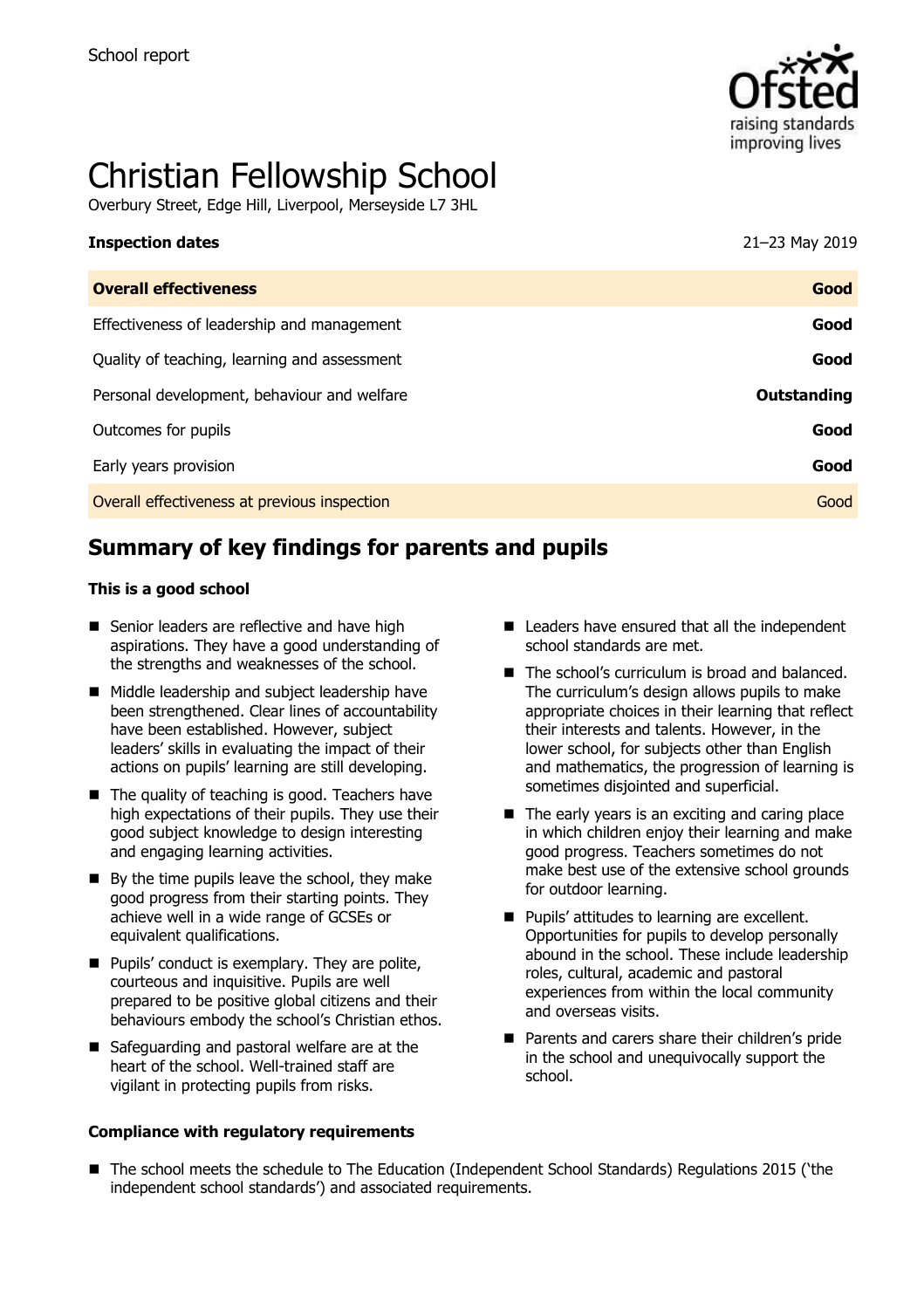

# **Full report**

### **What does the school need to do to improve further?**

- **Ensure that leaders responsible for subjects build on their developing skills and become** confident and consistent in their use of assessment information to evaluate how well their actions improve pupils' learning and progress.
- **E** Enhance the curriculum in the early years by further developing the use of the outdoors to promote learning.
- Improve teaching and learning in the lower school by refining the planned progression of knowledge and understanding in subjects other than English and mathematics.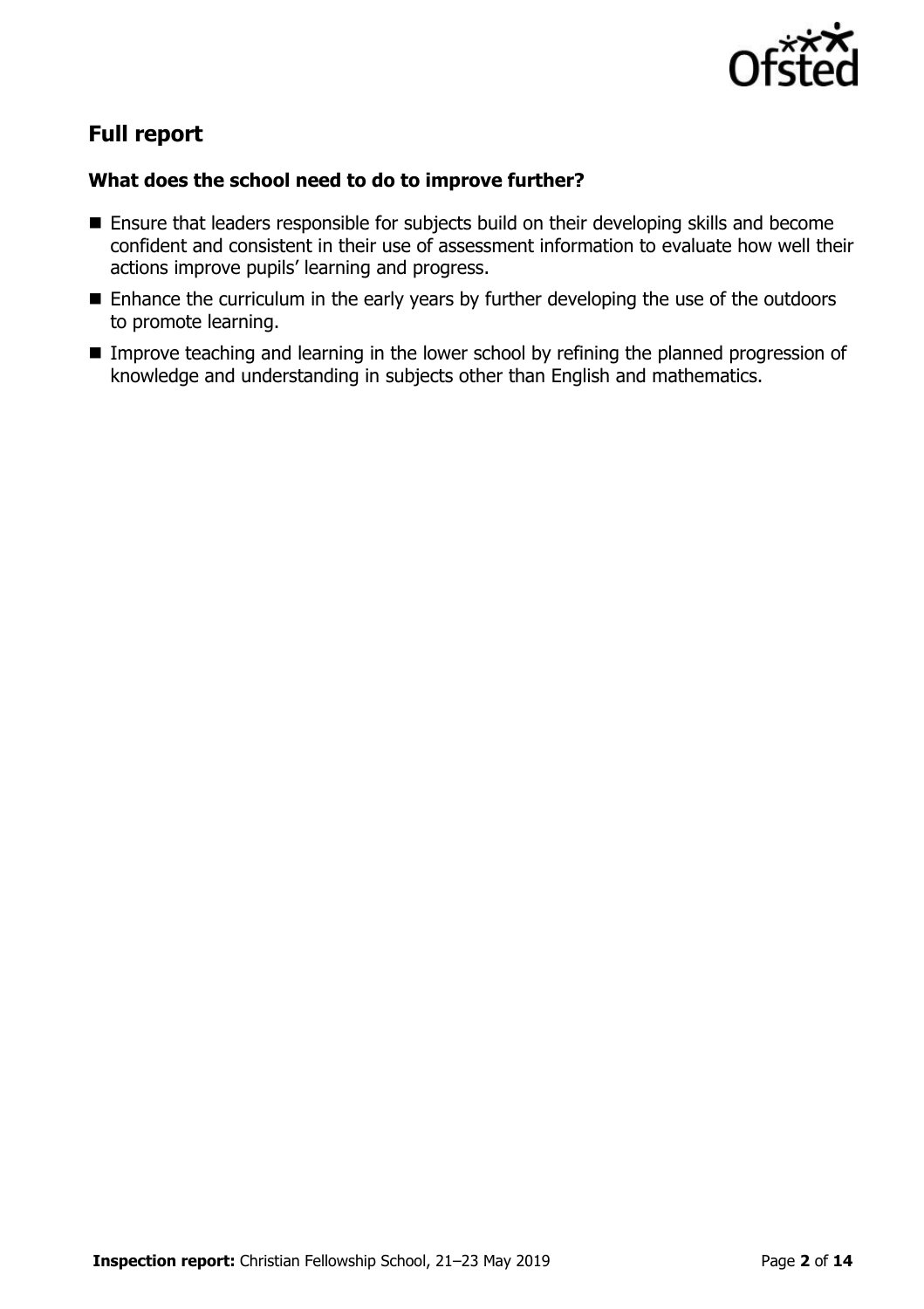

# **Inspection judgements**

#### **Effectiveness of leadership and management Good**

- The proprietors and leaders have ensured that all the independent school standards are met.
- **Leaders have a clear vision to provide an excellent education for the pupils who attend** the Christian Fellowship School. They have a secure understanding of the school's strengths and weaknesses because of their regular checks and detailed analysis of the school's performance. They are reflective and make effective use of their findings to identify appropriate priorities for development, which they include in their development planning.
- Leaders have taken effective actions to strengthen the leadership and management of the school, particularly in the tiers of leadership and management below the senior leadership team. New appointments of a 'head of lower school' and a 'head of middle school', accompanied by the appointments of 'assistant heads' of lower, middle and upper school, have established clear lines of accountability. The development of the role of subject leaders is well under way. As a result, subject leaders now play a greater role in monitoring the quality of education in their areas of responsibility. However, the use of assessment information by subject leaders to evaluate the impact of their actions is still developing and not as proficient as that of senior leaders.
- Leaders ensure that they meet the requirements to provide information for parents and others on request, including those relating to the school website. Detailed annual reports keep parents well informed about their children's attainment, progress, attendance and attitudes to learning. These are further supplemented by other detailed in-year progress reports. The school's knowledgeable and experienced special educational needs coordinator (SENCo) provides detailed and effective contributions to ensure the effective review and planning of support for pupils with special educational needs and/or disabilities (SEND).
- Information, advice and guidance relating to careers education meet the standards required by the independent school standards. Pupils receive regular advice about possible future careers and choices of education opportunities. This is delivered in an impartial manner by external local and national consultants. Careers advice includes coverage of possible apprenticeship routes, including degree apprenticeships. As a result, pupils are well prepared to make informed choices about their future education, employment and training.
- There were 106 responses to Ofsted's online questionnaire, Parent View. There were no negative responses. Parents are overwhelmingly supportive of the school. This is exemplified in comments such as 'We have found CFS to be a safe, nurturing environment for our children', 'Our children are not only receiving a good education, they are becoming well-rounded, conscientious and compassionate young people' and 'absolutely thrilled with the school'.
- This is a caring school that effectively instils in its pupils a secure understanding of the fundamental values of British society. Leaders promote pupils' spiritual, moral, social and cultural understanding strongly through a wide range of activities. These include carefully considered links to other schools and communities in Europe and Africa, the study of a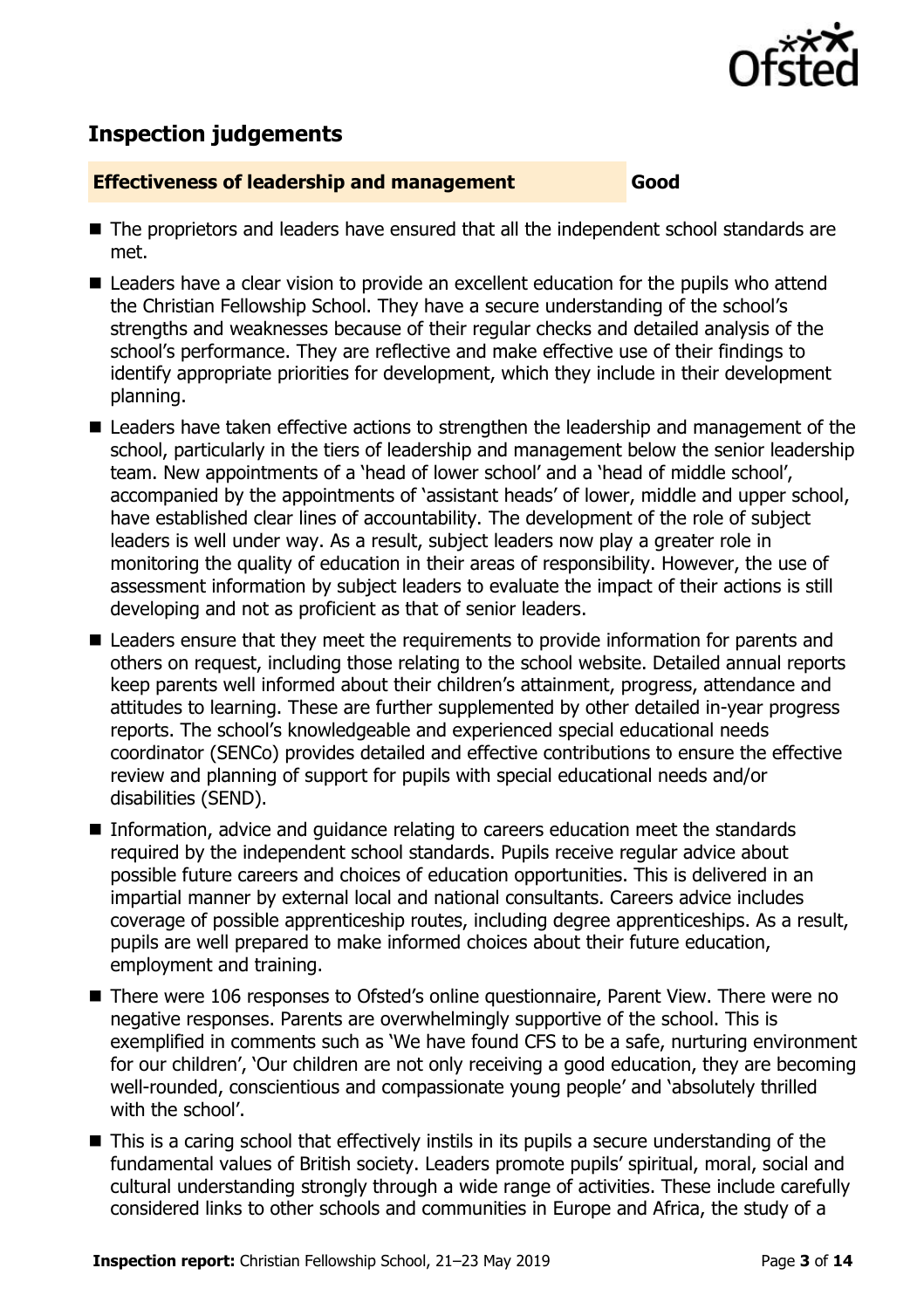

wide range of different faiths and the strong promotion of the school's Christian ethos.

- Teachers value the continuing professional development that leaders provide. This includes opportunities to visit other schools, including those in the maintained sector, and to attend local authority and examination board training events. As a result of these training opportunities, leaders have made effective amendments to the way in which reading, writing and mathematics are taught in the school. These changes have ensured that learning is carefully sequenced in these subjects, particularly in the lower and middle school, to promote pupils' learning at greater depth and ensure that most-able pupils receive appropriate levels of challenge.
- Pupils participate in a range of on-site and off-site physical education (PE) activities. These include opportunities to undertake adventurous activities in the outdoors when on residential visits. Older pupils undertake their PE off-site to ensure that there are suitable showering facilities. Appropriate risk assessments are in place to ensure that any risks associated with this are mitigated. Swimming is an important focus of the school's PE curriculum. This includes the promotion of swimming skills in the early years through frequent visits to the local pool for swimming lessons.
- Leaders keep up-to-date records and logs of events in the school, including those that record serious incidents relating to pupils' behaviours. These logs record incidents and their outcomes in detail. Senior leaders and the proprietors effectively monitor and evaluate this information to identify any emerging trends or reasons for their occurrence.
- The school's curriculum is broad and balanced. It exceeds the minimum requirements in the independent school standards. The curriculum provides pupils with a rich learning experience. Older pupils in the upper school are able to follow their interests and build upon their talents. This is because leaders provide flexibility in the choice of learning by sourcing appropriate teachers and trainers to deliver courses that are of interest to pupils and that reflect their talents. As a result, older pupils have been able to study performing arts and can gain qualifications in languages such as Chinese alongside the core GCSE curriculum that includes opportunities to study individual sciences.
- In middle and lower school, similar breadth to the curriculum is in place. However, in the lower school in the year groups beyond the early years, the design of the progression of learning is not strong in subjects other than English and mathematics. As a result, pupils sometimes spend too little time on some topics to allow them to systematically build a deep understanding of the subject being studied. Additionally, the lack of cohesion between the lower and middle schools' curriculum sometimes results in pupils repeating learning unnecessarily in older years.

### **Governance**

- The governance of the school is effective and has ensured that all of the independent school standards are met.
- The governance of the school is undertaken by a board of governors that comprises trustees of the proprietary company, who are known as directors, and other co-opted or elected governors, who are known as nonexecutive directors. They demonstrate the skills and knowledge required to undertake their roles effectively, often drawing upon their professional expertise and wider experiences.
- Governors have a good understanding of the strengths and weaknesses of the school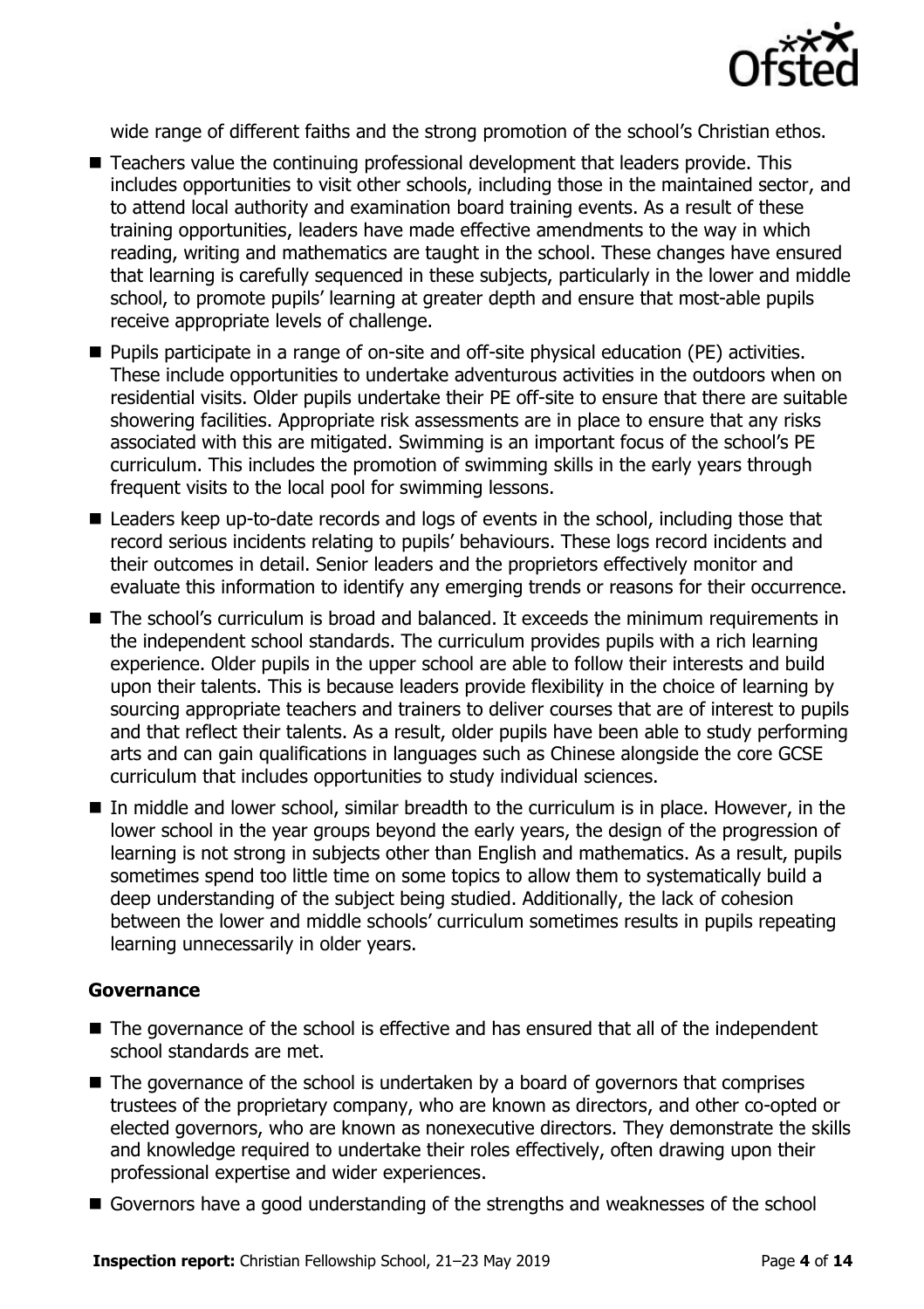

because of the quality of information they receive from senior leaders. They frequently check the accuracy of this information through their visits to see the school at work and by inviting other leaders to present information at meetings.

Governors ask incisive questions of leaders and hold them closely to account for the impact of their actions.

### **Safeguarding**

- $\blacksquare$  The arrangements for safeguarding are effective.
- Leaders and trustees have ensured that safeguarding arrangements are fit for purpose and are followed meticulously. Statutory checks are carried out on the suitability of staff to work with children. The statutory checks on all leaders, proprietors and governors are completed to ensure that they are suitable to hold leadership and management positions in an independent school.
- Leaders have taken appropriate actions to ensure that the school is a safe and secure place in which pupils can learn. Carefully controlled access ensures that pupils remain safe and secure during their time in school and that parents and the community have appropriate access to engage in school life.
- Well-trained staff have up-to-date knowledge of safeguarding. They are vigilant about the potential risks that pupils may face, including those arising from extremism or the online world. Records are fit for purpose and well kept. Leaders share information with parents and appropriate authorities effectively to ensure pupils' safety.
- The proprietors have ensured that appropriate monitoring and filtering arrangements are in place for the school's internet connection. The proprietors have ensured that the school's safeguarding policy is up to date and published on the school's website.

#### **Quality of teaching, learning and assessment Good**

- Teachers have high expectations of their pupils and good subject knowledge. This is particularly evident in the teaching of English and art. As a result, teachers confidently pose complex and difficult questions in their subjects and clearly explain the appropriate responses to them. For example, in English in upper school, pupils were challenged to identify the key points within a text that illustrated the author's use of language to identify the main protagonists within the storyline.
- Art is another area of excellence within the school where teachers build upon prior learning to systematically develop pupils' knowledge and skills over time. Teachers swiftly identify pupils' misconception or mistakes and rapidly amend their teaching to address them. As a result, the standards that pupils attain in their art are very high. This is exemplified in the work displayed around the school that illustrates pupils' prowess in a wide range of media, including resin geodes, fabric design and portraits of the human form using a variety of techniques, including the use of Ben-Day dots in the style of Lichtenstein.
- Teaching systematically develops pupils' knowledge and understanding of a wide range of mathematical concepts through a well-planned scheme of work. Most-able pupils receive additional challenges through open-ended problem-solving activities and through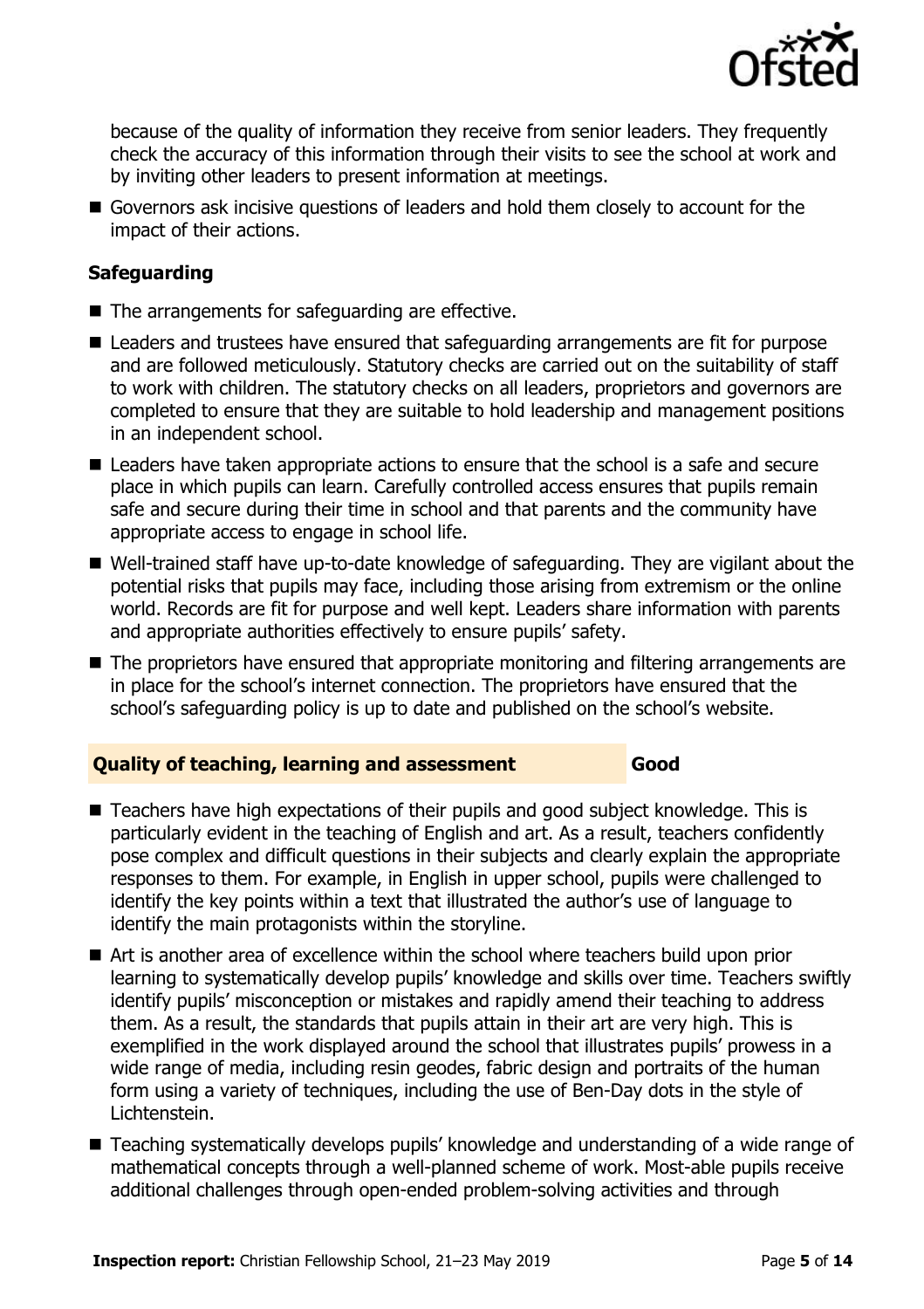

additional mathematics clubs and external mathematics competitions.

- The teaching of reading and writing is good across the school. Pupils get a good start in their development of reading through effective phonics teaching that ensures that they are equipped well to tackle any difficult words that they may encounter. Teachers have amended the way they teach reading to more effectively promote pupils' understanding of comprehension and plot development using whole texts. Writing skills are systematically developed from the outset when children join the school. As a result, the quality of presentation in books is high and pupils' spelling, punctuation and use of English grammar are well developed.
- Teachers make good use of regular homework to consolidate pupils' knowledge and understanding. They frequently set homework early in the week to ensure that pupils see how their learning in class develops to aid them in completing their homework tasks.
- Teachers typically plan activities to systematically develop pupils' knowledge and understanding, particularly in English and mathematics and other subjects in the middle and the upper school. Teachers make good use of a range of up-to-date resources and often use practical experiences to bring learning to life. For example, in the middle school, a group of pupils eagerly and delicately explored the reproductive structures of a plant by carefully dissecting a flower. However, sometimes in the lower school, particularly in subjects other than English and mathematics, learning activities are not planned systematically to ensure that pupils develop knowledge and understanding at greater depth.
- Teachers make effective and appropriate use of technology to aid teaching and promote learning.

#### **Personal development, behaviour and welfare <b>COUTS** Outstanding

#### **Personal development and welfare**

- The school's work to promote pupils' personal development and welfare is outstanding.
- **Pupils thrive in the school to become confident and dedicated learners because of the** high-quality guidance and support they receive. As a result, they are well prepared for their next stages of education. Typically, all pupils continue in education to follow pathways of learning that lead to successful careers in a wide range of occupations. In 2018, all pupils who left the school at the end of the upper school continued in education.
- **Pupils exhibit excellent attitudes to learning. They are eager to fully immerse themselves** in their studies during teaching activities and demonstrate great respect for their teachers and others in lessons. As a result, disruption to learning at any level is extremely rare.
- **Pupils value the excellent quidance they receive about future careers and develop high** aspirations for their futures. Pupils speak confidently about what they want to do in their futures. This includes some pupils who wish to study medicine or to become a midwife, while others are inclined to follow a more creative career through performing arts such as professional dance.
- **Pupils develop their leadership and social skills well through opportunities to take on** leadership roles in school. These include the role of the school councillor. Pupils explained that the school council has brought about changes to the way the school operates. This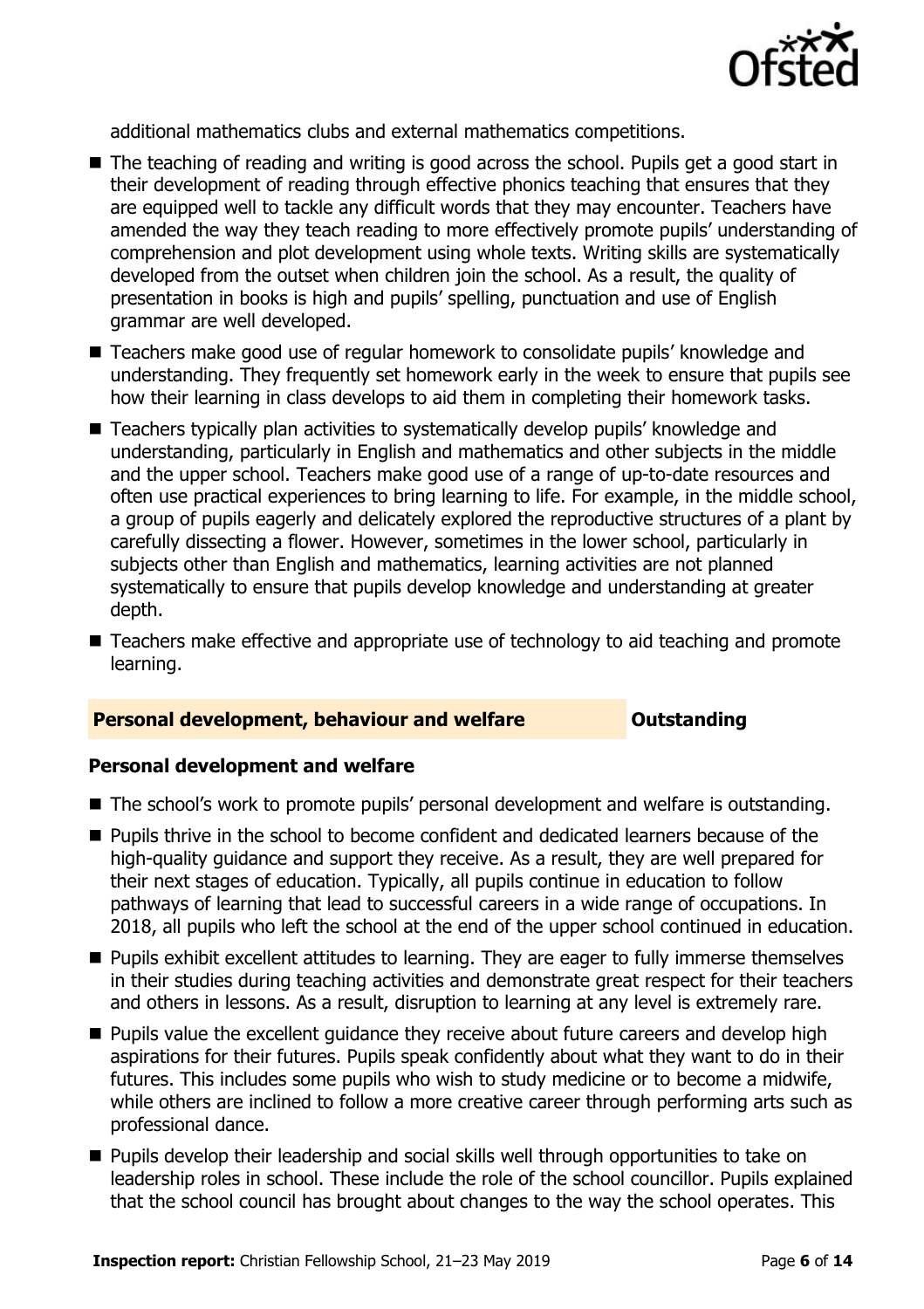

includes changes to school uniform and to the way in which lessons are timetabled to allow pupils to go home following off-site PE activities without the need to change. Older pupils habitually and actively engage with younger pupils at breaks to promote play activities with care and sensitivity.

- The personal social and health education programme strongly develops pupils understanding of healthy lifestyles and diversity in an age-appropriate way. Younger pupils develop their understanding of healthy eating through role play and practical activities, such as making vegetable soup. Older pupils look after allotments and share their produce with those less fortunate in the community. Pupils are confident in discussing diversity and the rights of people, including those who have protected characteristics. This is because they have been taught well and developed an appropriate maturity to such matters that reflects the school's faith-based ethos.
- **Pupils benefit greatly from the school's close links to local community groups. These** strongly develop pupils' understanding of different cultures. For example, pupils enjoy and learn much from discussions with life models in art who come from a wide range of ethnic groups and cultures. Added to this, carefully planned and well-organised work with a neighbouring asylum seekers support organisation strongly develops pupils' understanding of different cultures. These activities develop pupils' moral compass, preparing them well for life in modern Britain.
- **Pupils know how to keep safe in school and in the community because of the high-quality** teaching they receive from both teachers and visitors, such as the local community police officer. Pupils have a secure understanding of how to keep safe while using technology because of the effective teaching of online safety.

### **Behaviour**

- $\blacksquare$  The behaviour of pupils is outstanding.
- **Pupils'** conduct around the school is exemplary. Pupils are exceptionally polite and courteous to staff, other adults and each other. They take time to greet and welcome visitors to the school and are eager to share their learning. No examples of inappropriate language or behaviour were observed during the inspection. Any occurrence of poor behaviour is swiftly and effectively dealt with.
- **Pupils play harmoniously together at breaktime, irrespective of their age. They often** organise themselves well in mixed-gender groups to undertake activities such as long rope skipping, tag style games or football. Vigilant staff supervise playtimes well and actively participate with groups of pupils playing games to further promote social skills. For example, during breaktime, staff promoted collaborative play in football while energetically taking part with a group of younger pupils.
- **Pupils say they feel safe in school and demonstrate a secure understanding of the** different types of bullying, including those related to the protected characteristics, such as homophobic bullying. Pupils found it difficult to recollect or identify acts of bullying and were confident that, if it did occur, staff would swiftly do all they could to prevent it from continuing.
- **Pupils' attendance is in line with that of other pupils nationally. Those that spoke with** inspectors say they like coming to school and are proud of their school. The few pupils whose attendance is less frequent are absent for good reasons, such as compassionate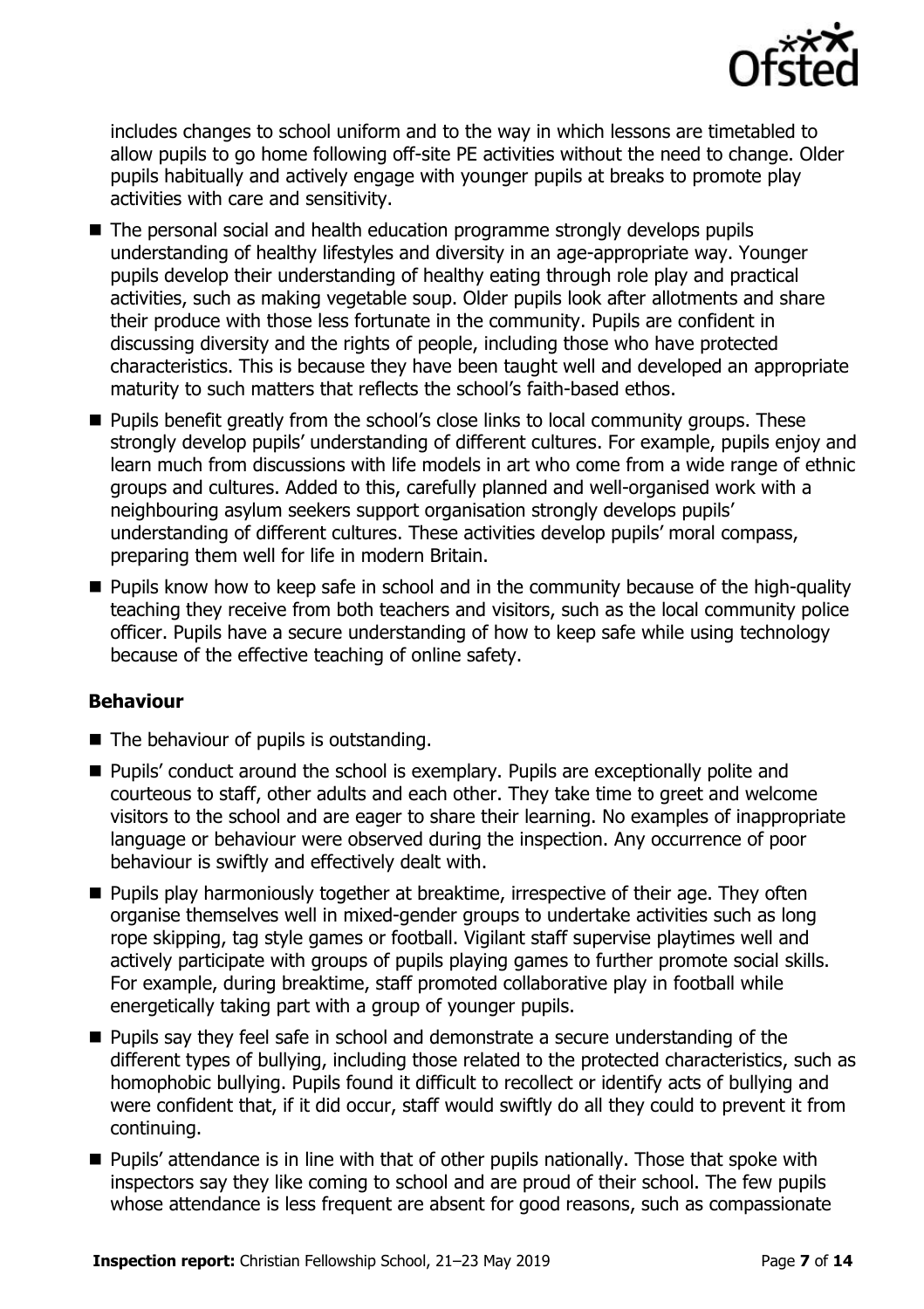

leave to attend significant family events abroad or for medical reasons.

#### **Outcomes for pupils Good**

- Many pupils, including children in the early years, enter the school speaking English as an additional language. Pupils, including those who speak English as an additional language and those with SEND, make good progress from their starting points and achieve well. All pupils are well prepared for their next stages of education and to become valued citizens in British and global society.
- Pupils in the lower school, including children in the Reception class, get a good start to their education. Pupils quickly develop good basic English and mathematics skills and are well prepared for their transition to the middle school. Work in books shows that pupils make good progress in improving their skills and knowledge in mathematics and English. Pupils systematically develop their writing to an age-appropriate level and have a secure command of English punctuation and spelling. However, work in their books in subjects other than English and mathematics highlights some flaws in how learning is sequenced to promote progression. As a result, pupils sometimes only complete short and superficial studies of some subjects. This limits their development of deeper understanding and knowledge. For example, pupils spent only one day learning about Guy Fawkes before moving on to another unrelated topic about Victorian history relating to Christmas that was then covered again in a later year group.
- In middle school, pupils' knowledge and understanding of mathematics and English continue to be strongly developed. Consequently, work in books is of a high standard and attainment is typically high.
- The more effective planning of the progression of learning in subjects other than English and mathematics enables pupils to systematically develop their knowledge and understanding well. Consequently, they are confident in undertaking independent research tasks that require them to apply their knowledge and understanding at greater depth. Work in pupils' books exemplifies the cumulative impact of good teaching over time, including that of handwriting. One example of this is the exemplary quality of pupils' independent research relating to the planets. These projects are presented at a high standard and are informative and engaging. They demonstrate pupils' acquisition of a deep knowledge of the planets.
- **Pupils in upper school build upon the prior learning gained from their time in school to** make good progress and achieve well in nationally accredited qualifications. All pupils in Year 11 in 2018 attained good passes in at least five GCSEs, including English and mathematics. Average grades for all subjects taken at GCSE in 2018 were at least in line with national averages and in many subjects, including English and individual sciences, were well above national averages. Over time, grade averages in school show sustained improvement. Pupils studying GCSE equivalent qualifications in performing arts did well and achieved highly.
- Most-able pupils do well. They make good progress from their starting points and attain highly, particularly in English and mathematics across the school and in other subjects in upper school, because of the challenge they receive from teachers who have high expectations.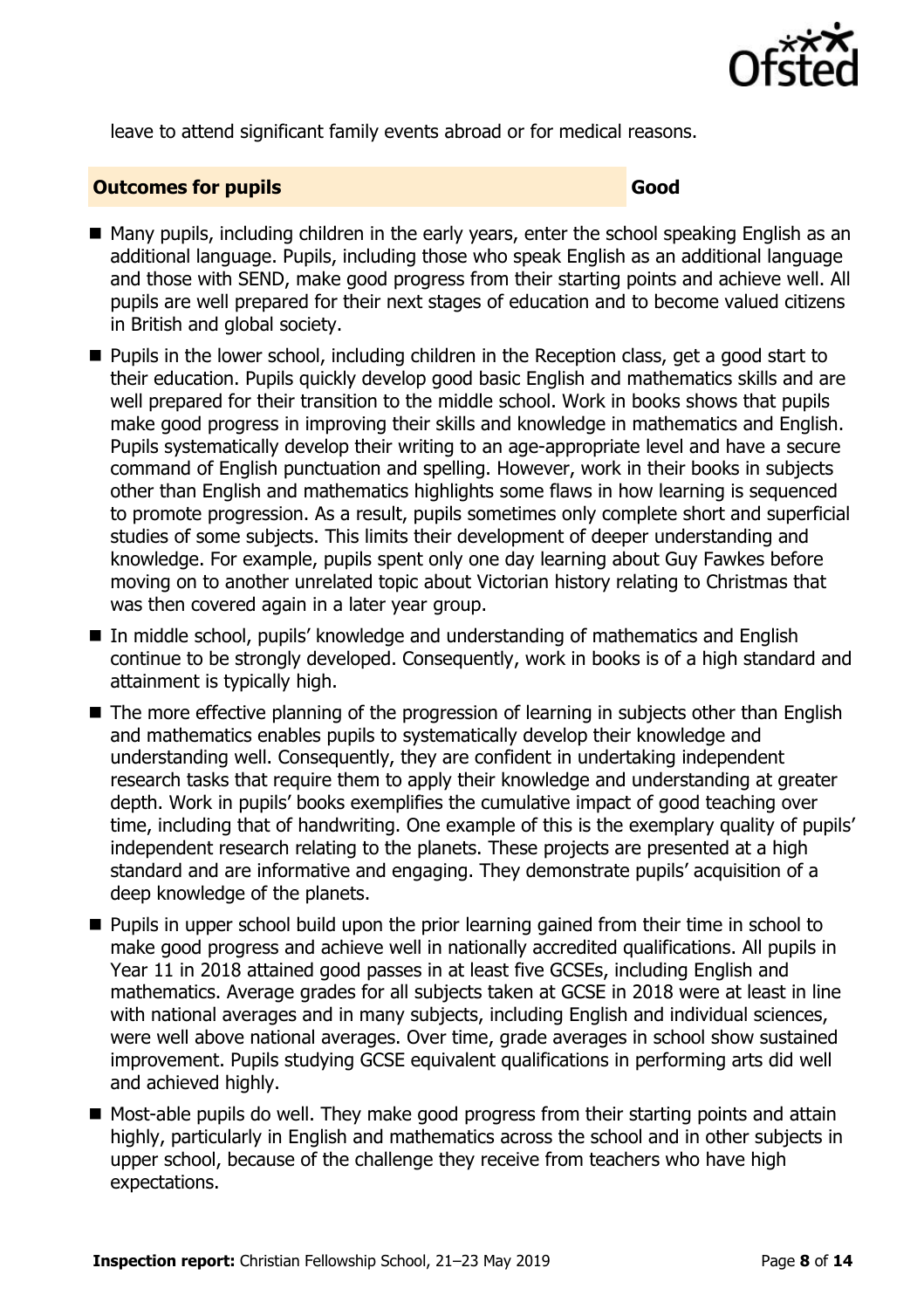

Reading is taught well across the school, beginning in early years, where a secure foundation in phonics equips pupils well for more complex reading activities as they progress. As a result of the teaching they receive, pupils swiftly become fluent and ardent readers who develop a love of literature. They thrive on the reading recommendations of their peers and their teachers and gain experience of a wide range of authors and different genres.

#### **Early years provision Good Good**

- Leaders have ensured that all statutory welfare requirements are met. Safeguarding is effective and of a similar high standard to that seen across the rest of the school.
- The leadership and management of the early years are good. Leaders have a good understanding of the strengths and weaknesses of the department. They share the high expectations and clear vision of senior leaders in the school and communicate these well to other staff in early years. They undertake regular and effective checks of children's progress and use these well to amend their teaching to meet children's needs.
- Children typically enter the early years with levels of development that are typical for their age. A small number of pupils start the early years with little or no prior experience of education in the United Kingdom and often speak English as an additional language. Consequently, they start with lower levels of development in those areas of learning related to language, communication and literacy.
- Children in early years get a good start to their education and benefit from the good quality of teaching they receive from dedicated teachers and committed and well-trained teaching assistants. Teachers and other adults routinely use questioning effectively to deepen children's understanding and address any misconceptions they might have.
- As a result of teachers' strong promotion of social skills, pupils become confident learners who willingly collaborate with each other to develop their learning. They are articulate and eager to share their exciting environment with visitors. This was exemplified by the time taken by children to carefully show the inspector around their class and explain the learning that went on in each area.
- **Pupils learn about caring for others through effective role play in the doctor's surgery,** where children ensure that toy babies receive the right treatment and care to make them better. They look after real caterpillars and are excited to see them transition into butterflies as part of their work associated with the book 'The Hungry Caterpillar'. This also allows pupils to explore and develop the breadth and confident use of more complex vocabulary. This was exemplified by children eagerly explaining that the caterpillars in the class had become cocoons, before checking that the inspector understood what they meant by the word 'cocoon'.
- The early years is adequately equipped with a wide range of resources that promote effective learning, including in the outdoors. However, some equipment does show some signs of wear and tear. Teachers' use of the outdoors to enhance children's learning, including the wide range of environments offered by the school's considerable grounds, is not fully developed.
- Children make good progress from their starting points to achieve well and be ready for their next stages of education. As a result of the teaching they receive, an increasing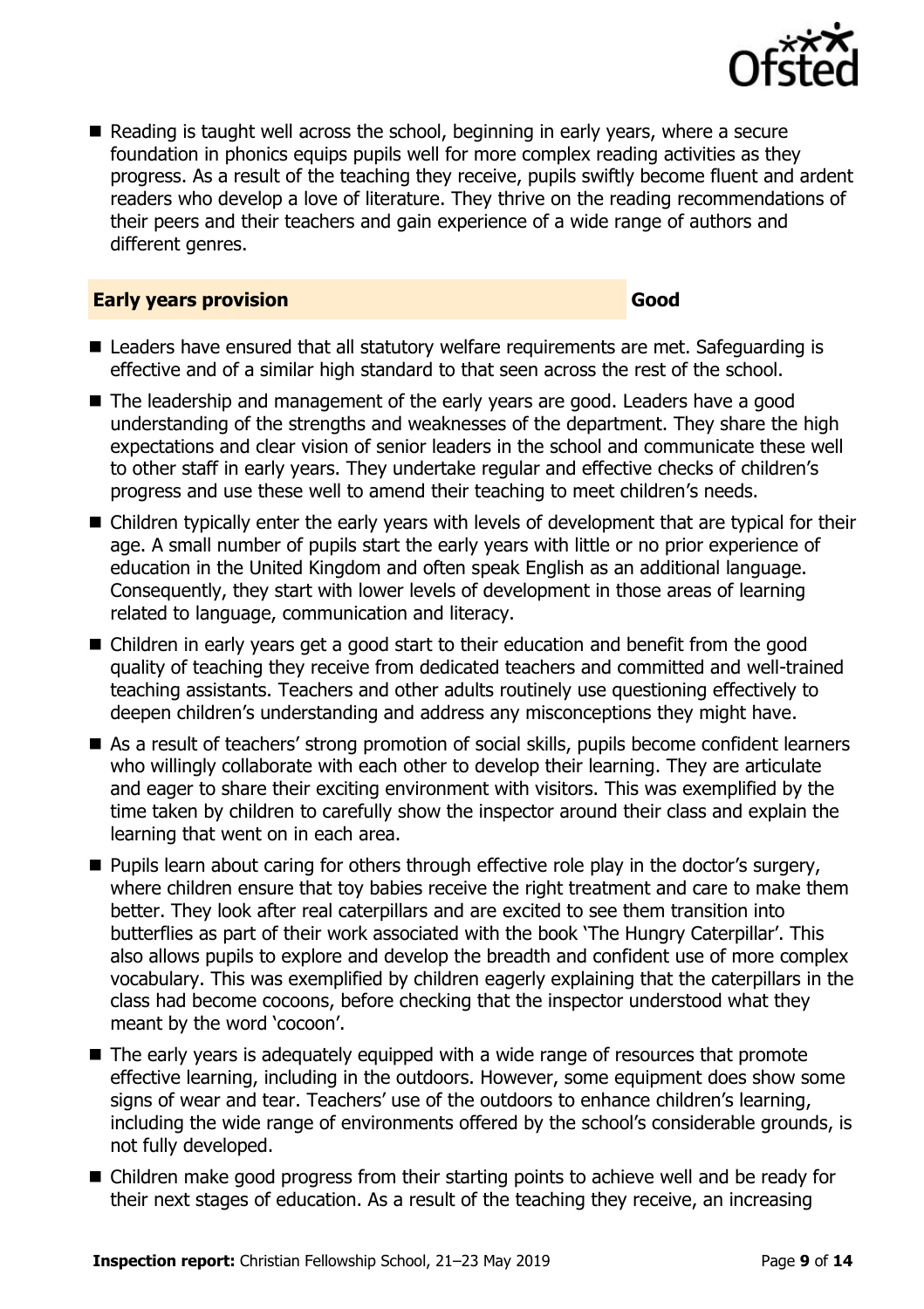

proportion of children, that is similar to national average, leave the early years with a good level of development.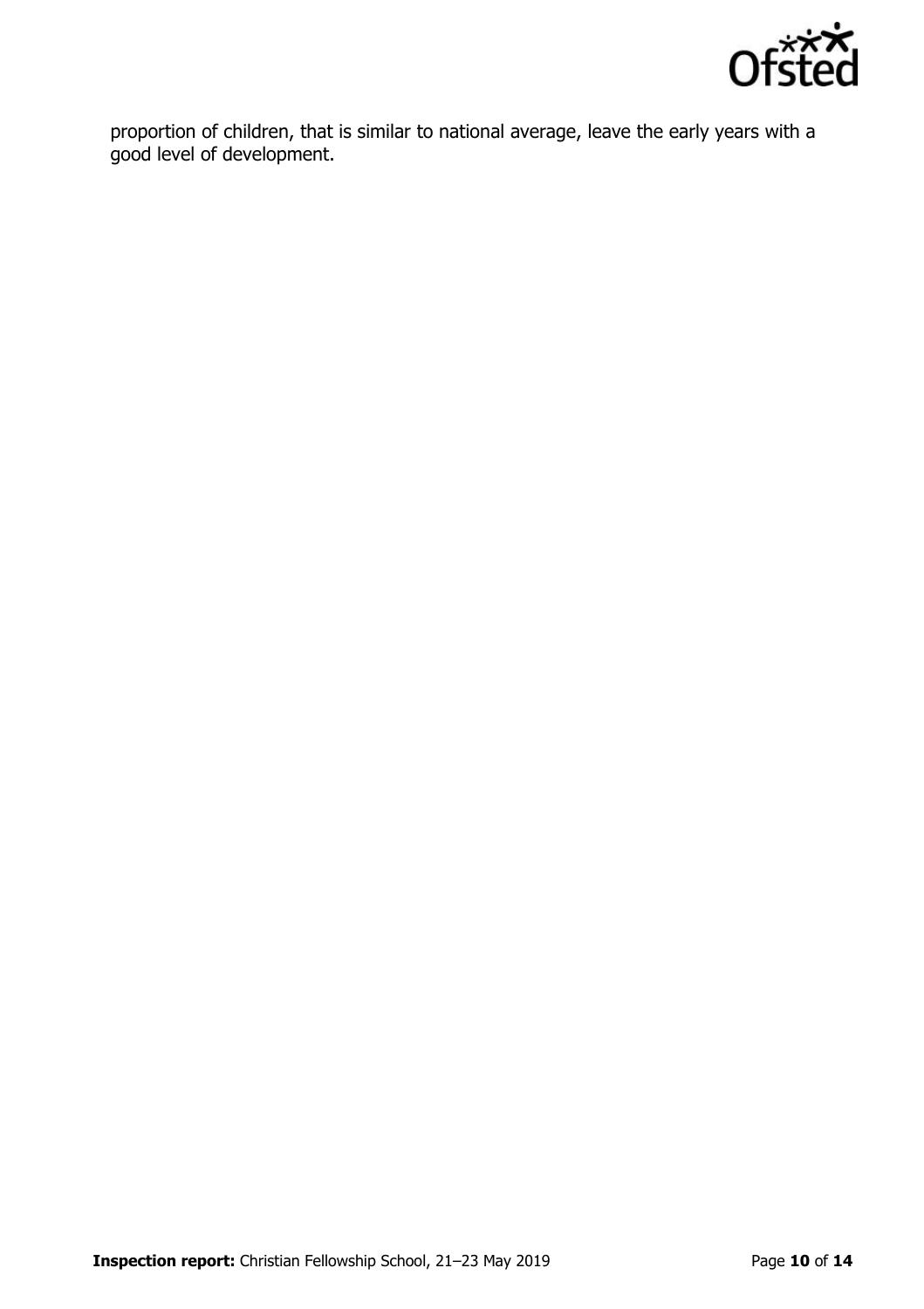

# **School details**

| Unique reference number | 104730   |
|-------------------------|----------|
| DfE registration number | 341/6040 |
| Inspection number       | 10092285 |

This inspection was carried out under section 109(1) and (2) of the Education and Skills Act 2008, the purpose of which is to advise the Secretary of State for Education about the school's suitability for continued registration as an independent school.

| Type of school                      | Other independent school          |
|-------------------------------------|-----------------------------------|
| School category                     | Independent school                |
| Age range of pupils                 | 4 to 16                           |
| Gender of pupils                    | Mixed                             |
| Number of pupils on the school roll | 158                               |
| Number of part-time pupils          | None                              |
| Proprietor                          | Christian Fellowship School Trust |
| Chair                               | John Graham Sharples              |
| <b>Headteacher</b>                  | <b>William Worsley</b>            |
| Annual fees (day pupils)            | £2,434-£4,867                     |
| Telephone number                    | 0151 709 1642                     |
| <b>Website</b>                      | www.cfschool.org.uk               |
| <b>Email address</b>                | info@cfschool.org.uk              |
| Date of previous inspection         | 14-16 February 2017               |

### **Information about this school**

- Christian Fellowship School is a mixed non-denominational Christian day school. Many pupils belong to a minority ethnic group.
- The school is registered to admit up to 200 pupils aged between four and 16 years of age. The proportion of pupils with SEND is average.
- The school aims to assist parents in developing the hearts, minds and practical capabilities of their children to equip them for productive life and work, recognising the spiritual and eternal, as well as the physical world, and to become responsible citizens.
- The school is housed in one building. It is divided into the lower school (Reception to Year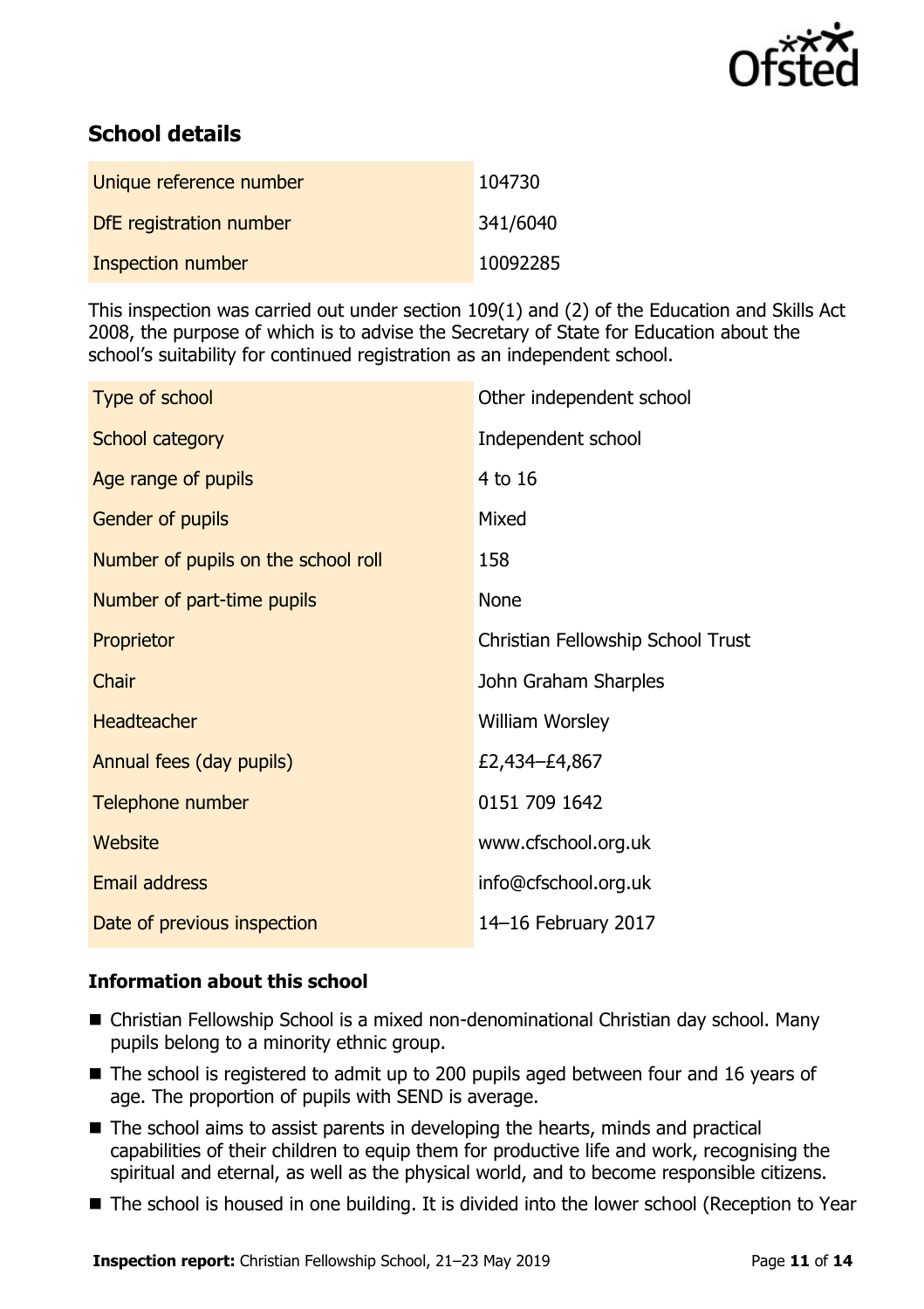

3), middle school (Years 4 to 8) and upper school (Years 9 to 11). The premises are safe, well maintained and suitable for learning.

■ The school does not use any alternative provision but does have an established link to a maintained special school.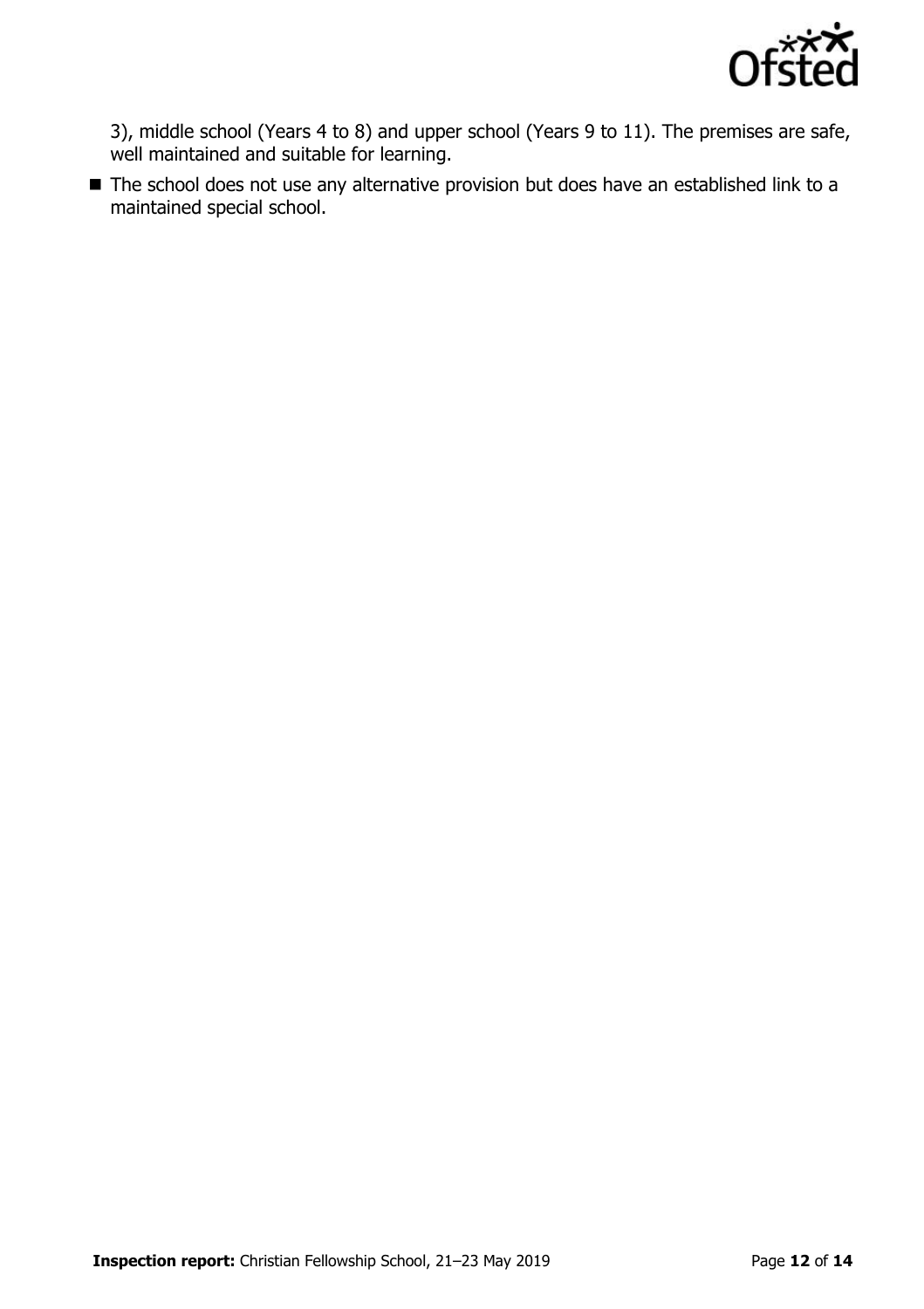

## **Information about this inspection**

- Inspectors observed a range of learning and recreation activities, including parts of lessons, and looked at pupils' work. They listened to pupils reading and talked with pupils about their lessons and school life.
- Meetings were held with the headteacher and deputy headteacher and a range of middle and subject leaders, including the SENCo, who is the senior leader responsible for special educational needs, and the designated safeguarding leader. Inspectors spoke with the chair of the governing body, who was also a representative of the proprietor.
- Inspectors observed the school's work and scrutinised documentation relating to pupils' progress and to school management, including the arrangements to ensure that pupils are kept safe.
- Inspectors spoke with parents and staff and took account of the 106 responses to the online parent questionnaire, Parent View. The inspectors also took account of the 37 responses to the staff questionnaire, the one response to the online pupil questionnaire and the 153 responses to a paper-based questionnaire that was completed during the inspection.

#### **Inspection team**

John Nixon, lead inspector **Her Majesty's Inspector** 

**John Shutt Contract Contract Contract Contract Contract Contract Contract Contract Contract Contract Contract Contract Contract Contract Contract Contract Contract Contract Contract Contract Contract Contract Contract Con**